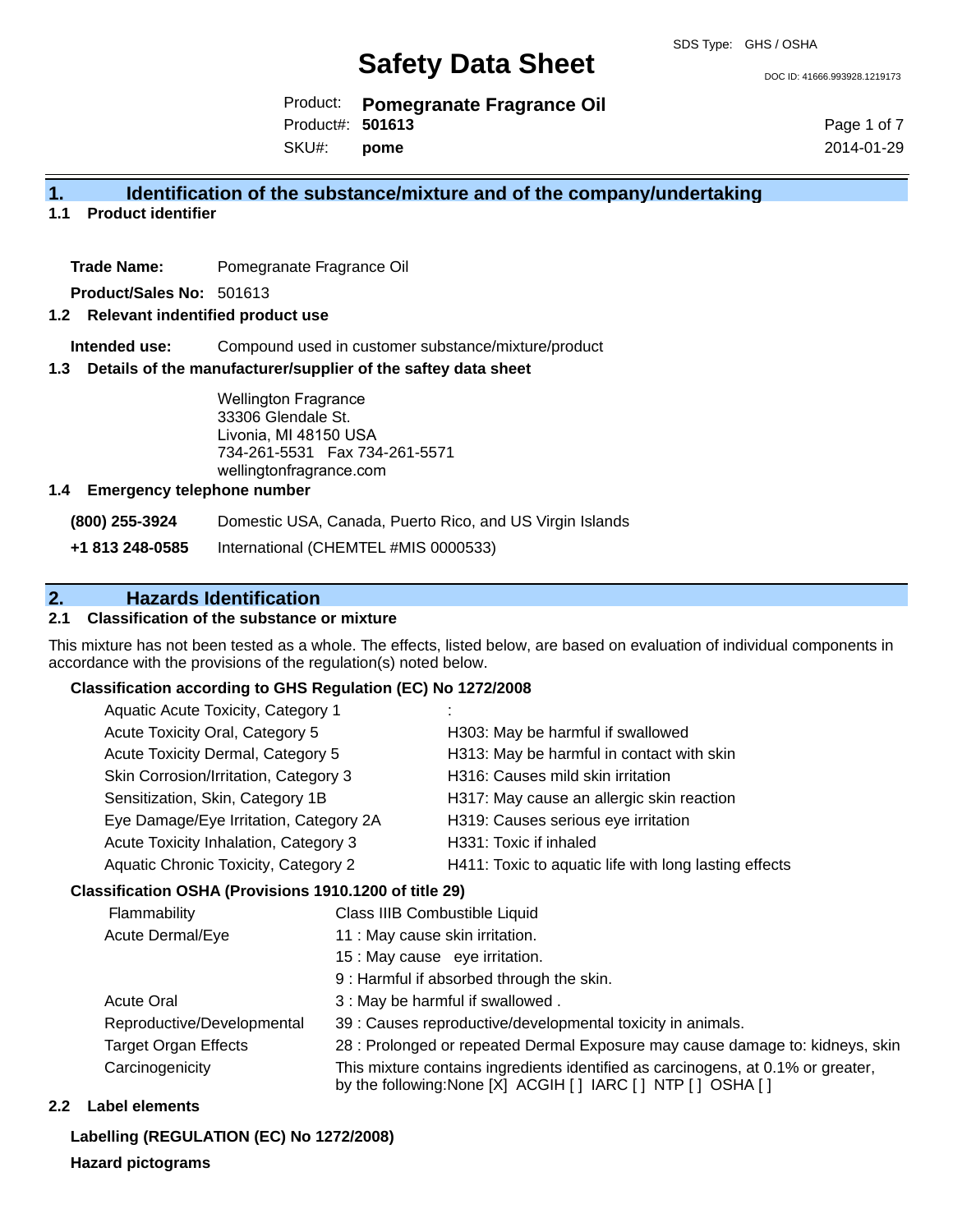DOC ID: 41666.993928.1219173

### Product: **Pomegranate Fragrance Oil**

Product#: **501613**

SKU#: **pome**





## **Signal Word: Danger, Warning**

#### **Hazard statments**

| H303             | May be harmful if swallowed                     |
|------------------|-------------------------------------------------|
| H313             | May be harmful in contact with skin             |
| H316             | Causes mild skin irritation                     |
| H317             | May cause an allergic skin reaction             |
| H <sub>319</sub> | Causes serious eye irritation                   |
| H <sub>331</sub> | Toxic if inhaled                                |
| H411             | Toxic to aquatic life with long lasting effects |

#### **Precautionary Statements**

#### **Prevention:**

| P <sub>233</sub> | Keep container tightly closed                                         |
|------------------|-----------------------------------------------------------------------|
| P <sub>264</sub> | Wash hands thoroughly after handling                                  |
| P <sub>271</sub> | Use only outdoors or in a well-ventilated area                        |
| P <sub>272</sub> | Contaminated work clothing should not be allowed out of the workplace |
| P273             | Avoid release to the environment                                      |

#### **Response:**

| $P302 + P352$        | IF ON SKIN: Wash with soap and water                                                                                             |
|----------------------|----------------------------------------------------------------------------------------------------------------------------------|
| $P304 + P340$        | IF INHALED: Remove victim to fresh air and keep at rest in a position comfortable for<br>breathing                               |
| $P305 + P351 + P338$ | IF IN EYES: Rinse cautiously with water for several minutes Remove contact lenses if<br>present and easy to do. continue rinsing |
| P311                 | Call a POISON CENTER or doctor/physician                                                                                         |
| P312                 | Call a POISON CENTER or doctor/physician if you feel unwell                                                                      |
| $P333 + P313$        | If skin irritation or a rash occurs: Get medical advice/attention                                                                |
| $P337 + P313$        | If eye irritation persists: Get medical advice/attention                                                                         |
| P363                 | Wash contaminated clothing before reuse                                                                                          |
| P391                 | <b>Collect Spillage</b>                                                                                                          |
|                      |                                                                                                                                  |

#### **2.3 Other Hazards**

#### **no data available**

## **3. Composition/Information on Ingredients**

#### **3.1 Mixtures**

This product is a complex mixture of ingredients, which contains among others the following substance(s), presenting a health or environmental hazard within the meaning of the UN Globally Harmonized System of Classification and Labeling of Chemicals (GHS):

| CAS#       | EC# | Conc. |                           |
|------------|-----|-------|---------------------------|
| Ingredient |     | Range | <b>GHS Classification</b> |

**OSHA Classification** 

Page 2 of 7 2014-01-29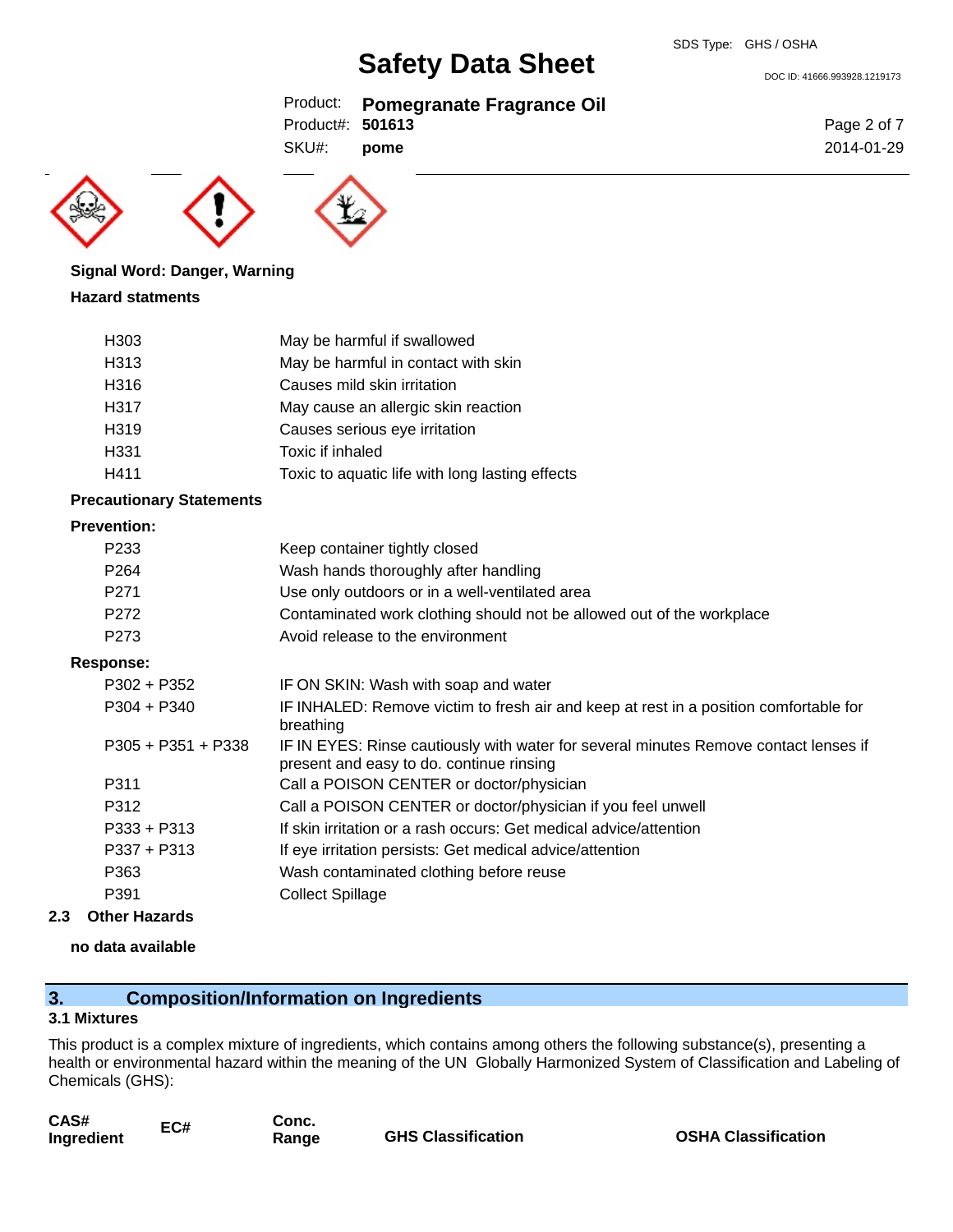DOC ID: 41666.993928.1219173

|                  | Product: Pomegranate Fragrance Oil |
|------------------|------------------------------------|
| Product#: 501613 |                                    |
| SKU#: pome       |                                    |
|                  |                                    |

Page 3 of 7 2014-01-29

| <b>CAS#</b><br>Ingredient | EC#                                                      | Conc.<br>Range | <b>GHS Classification</b>          | <b>OSHA Classification</b> |
|---------------------------|----------------------------------------------------------|----------------|------------------------------------|----------------------------|
| 120-51-4                  | 204-402-9                                                | 40 - 50 %      | H302; H313; H411                   | 28, 3                      |
| <b>Benzyl Benzoate</b>    |                                                          |                |                                    |                            |
| 84-66-2                   | 201-550-6                                                | $40 - 50%$     | H316                               |                            |
| Diethyl phthalate         |                                                          |                |                                    |                            |
| 14901-07-6                | 238-969-9                                                | $2 - 5%$       | H316; H411                         | 11, 39                     |
| beta-lonone               |                                                          |                |                                    |                            |
| 24851-98-7                | 246-495-9                                                | $2 - 5%$       | H316                               |                            |
|                           | Methyldihydrojasmonate                                   |                |                                    |                            |
| 77-83-8                   | 201-061-8                                                | $1 - 2%$       | H317; H411                         | 11, 15                     |
|                           | Ethyl methylphenylglycidate                              |                |                                    |                            |
| $93 - 92 - 5$             | 202-288-5                                                | $1 - 2%$       | H <sub>22</sub> 7                  |                            |
|                           | methylbenzyl acetate                                     |                |                                    |                            |
| 123-68-2                  | 204-642-4                                                | $1 - 2%$       | H227; H301; H311; H331; H412       | 11, 3, 9                   |
| Allyl hexanoate           |                                                          |                |                                    |                            |
| 142-19-8                  | 205-527-1                                                | $1 - 2%$       | H227; H301; H311; H316; H331; H412 | 11, 15, 3                  |
| Allyl heptanoate          |                                                          |                |                                    |                            |
|                           | See Section 16 for full text of GHS classification codes |                |                                    |                            |

Total Hydrocarbon Content  $(\% w/w) = 0.00$ 

| $\overline{4}$ .<br><b>First Aid Measures</b>                                     |                                                                                                               |
|-----------------------------------------------------------------------------------|---------------------------------------------------------------------------------------------------------------|
| <b>Description of first aid measures</b><br>4.1                                   |                                                                                                               |
| Inhalation:                                                                       | Remove from exposure site to fresh air and keep at rest.<br>Obtain medical advice.                            |
| <b>Eye Exposure:</b>                                                              | Flush immediately with water for at least 15 minutes.<br>Contact physician if symptoms persist.               |
| <b>Skin Exposure:</b>                                                             | Remove contaminated clothes. Wash thoroughly with water (and soap).<br>Contact physician if symptoms persist. |
| Ingestion:                                                                        | Rinse mouth with water and obtain medical advice.                                                             |
| Most important symptoms and effects, both acute and delayed<br>4.2                |                                                                                                               |
| <b>Symptoms:</b>                                                                  | no data available                                                                                             |
| <b>Risks:</b>                                                                     | Refer to Section 2.2 "Hazard Statements"                                                                      |
| Indication of any immediate medical attention and special treatment needed<br>4.3 |                                                                                                               |
| Treatment:                                                                        | Refer to Section 2.2 "Response"                                                                               |
| 5.<br><b>Fire-Fighting measures</b>                                               |                                                                                                               |
| <b>Extinguishing media</b><br>5.1                                                 |                                                                                                               |
| Suitable:                                                                         | Carbon dioxide (CO2), Dry chemical, Foam                                                                      |
| <b>Unsuitable</b>                                                                 | Do not use a direct water jet on burning material                                                             |
| 5.2 Special hazards arising from the substance or mixture                         |                                                                                                               |
| <b>During fire fighting:</b><br>5.3 Advice for firefighters                       | Water may be ineffective                                                                                      |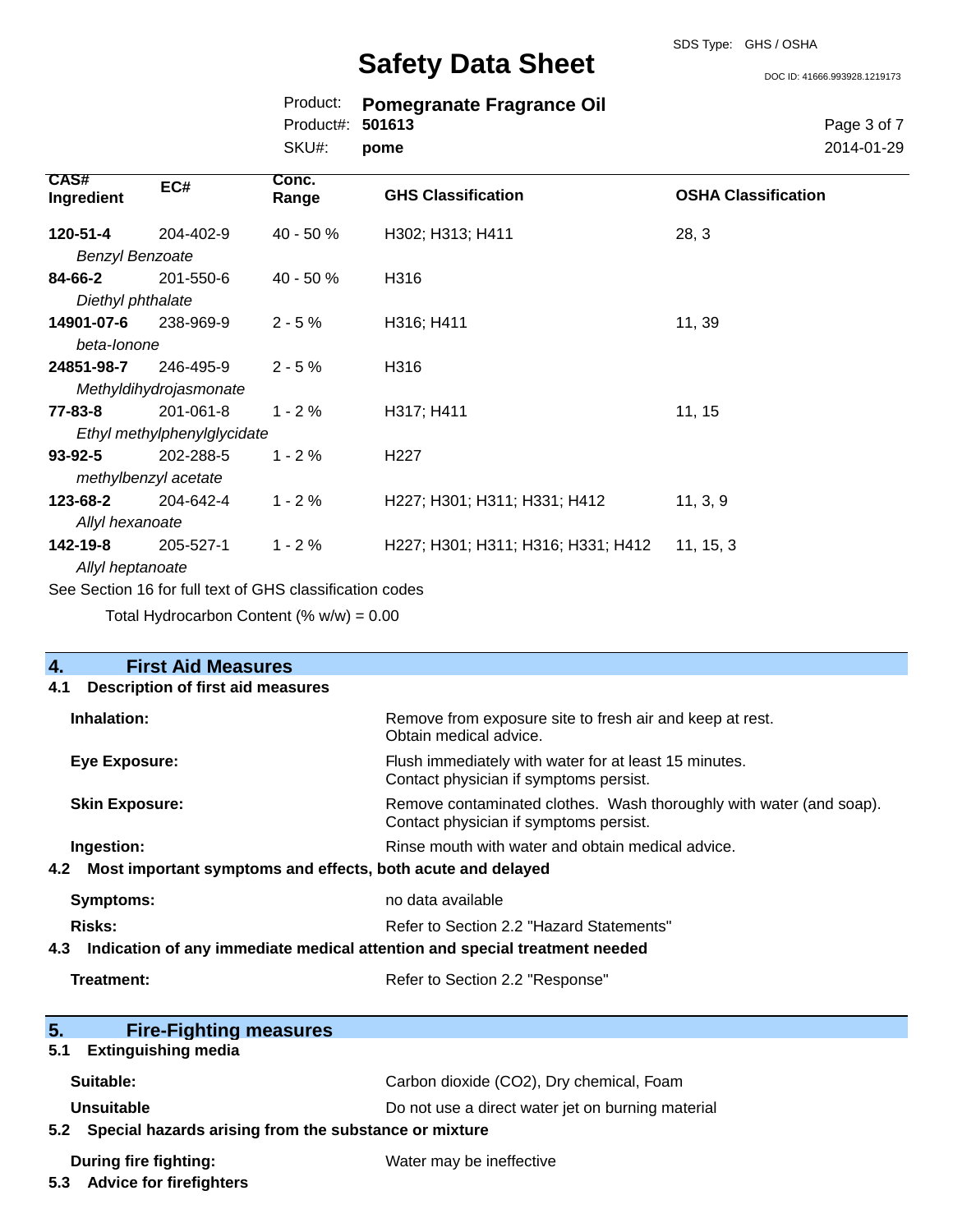DOC ID: 41666.993928.1219173

| Product:         | <b>Pomegranate Fragrance Oil</b> |
|------------------|----------------------------------|
| Product#: 501613 |                                  |

SKU#: **pome** Page 4 of 7 2014-01-29

**Further information:** Standard procedure for chemical fires

#### **6. Accidental Release Measures**

#### **6.1 Personal precautions, protective equipment and emergency procedures**

Avoid inhalation and contact with skin and eyes. A self-contained breathing apparatus is recommended in case of a major spill.

#### **6.2 Environmental precautions**

Keep away from drains, soil, and surface and groundwater.

#### **6.3 Methods and materials for containment and cleaning up**

Clean up spillage promptly. Remove ignition sources. Provide adequate ventilation. Avoid excessive inhalation of vapors. Gross spillages should be contained by use of sand or inert powder and disposed of according to the local regulations.

#### **6.4 Reference to other sections**

Not Applicable

#### **7. Handling and Storage**

#### **7.1 Precautions for safe handling**

Apply according to good manufacturing and industrial hygiene practices with proper ventilation. Do not drink, eat or smoke while handling. Respect good personal hygiene.

#### **7.2 Conditions for safe storage, including any incompatibilities**

Store in a cool, dry and ventilated area away from heat sources and protected from light in tightly closed original container. Avoid plastic and uncoated metal container. Keep air contact to a minimum.

#### **7.3 Specific end uses**

No information available

#### **8. Exposure Controls/Personal Protection**

#### **8.1 Control parameters**

| <b>Exposure Limits:</b>      |  |                              |       |                                            |             |             |  |
|------------------------------|--|------------------------------|-------|--------------------------------------------|-------------|-------------|--|
| <b>Component</b>             |  |                              | ACGIH | ACGIH<br>TWA ppm STEL ppm TWA ppm STEL ppm | <b>OSHA</b> | <b>OSHA</b> |  |
| 84-66-2<br>Diethyl phthalate |  | ∽                            |       |                                            |             |             |  |
| <b>Engineering Controls:</b> |  | Use local exhaust as needed. |       |                                            |             |             |  |

#### **8.2 Exposure controls - Personal protective equipment**

| Eye protection:                | Tightly sealed goggles, face shield, or safety glasses with brow guards and side shields, etc.<br>as may be appropriate for the exposure |
|--------------------------------|------------------------------------------------------------------------------------------------------------------------------------------|
| <b>Respiratory protection:</b> | Avoid excessive inhalation of concentrated vapors. Apply local ventilation where appropriate.                                            |
| <b>Skin protection:</b>        | Avoid Skin contact. Use chemically resistant gloves as needed.                                                                           |

#### **9. Physical and Chemical Properties**

#### **9.1 Information on basic physical and chemical properties**

| Appearance: | Conforms to Standard |
|-------------|----------------------|
| Odor:       | Conforms to Standard |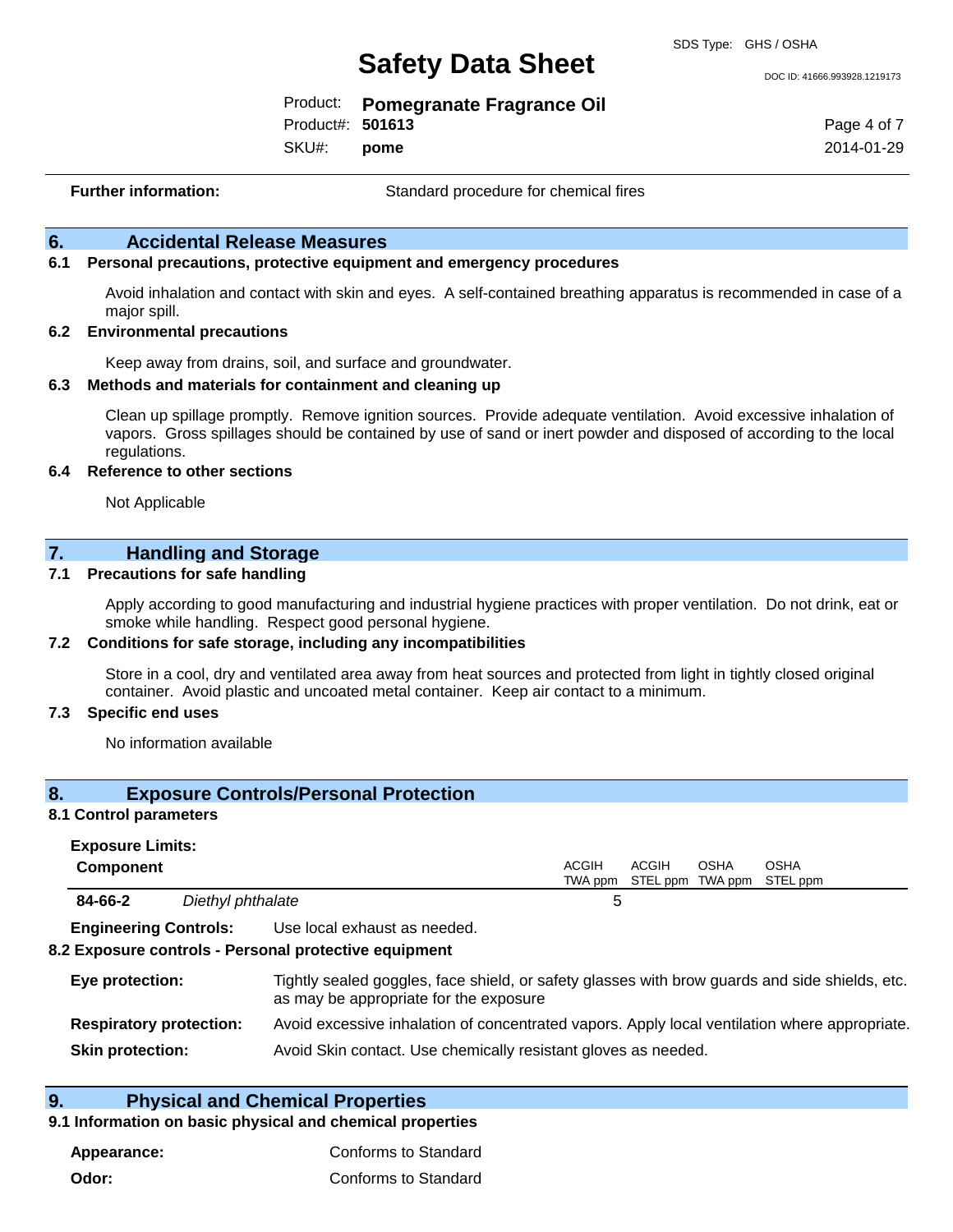Product: **Pomegranate Fragrance Oil** SKU#: Product#: **501613 pome**

DOC ID: 41666.993928.1219173

Page 5 of 7 2014-01-29

| Color:                       | <b>Colorless to Yellow Tint</b> |
|------------------------------|---------------------------------|
| <b>Viscosity:</b>            | Liquid                          |
| <b>Freezing Point:</b>       | Not determined                  |
| <b>Boiling Point:</b>        | Not determined                  |
| <b>Melting Point:</b>        | Not determined                  |
| <b>Flashpoint:</b>           | >200 F (93.33 C)                |
| <b>Auto flammability:</b>    | Not determined                  |
| <b>Explosive Properties:</b> | None Expected                   |
| <b>Oxidizing properties:</b> | None Expected                   |
| Vapor Pressure (mmHg@20 C):  | 0.065                           |
| %VOC:                        | 3.35                            |
| Specific Gravity @ 25 C:     | 1.0920                          |
| Density @ 25 C:              | 1.0890                          |
| Refractive Index @ 25 C:     | 1.5245                          |
| Soluble in:                  | Oil                             |

## **10. Stability and Reactivity**

| 10.1 Reactivity                         | None                                               |
|-----------------------------------------|----------------------------------------------------|
| <b>10.2 Chemical stability</b>          | Stable                                             |
| 10.3 Possibility of hazardous reactions | None known                                         |
| 10.4 Conditions to avoid                | None known                                         |
| 10.5 Incompatible materials             | Strong oxidizing agents, strong acids, and alkalis |
| 10.6 Hazardous decomposition products   | None known                                         |

#### **11. Toxicological Information 11.1 Toxicological Effects**

| <b>Acute toxicity - Oral</b>                       | (LD50: 2,127.66) May be harmful if swallowed             |
|----------------------------------------------------|----------------------------------------------------------|
| <b>Acute toxicity - Dermal</b>                     | (LD50: 3,234.95) May be harmful in contact with skin     |
| <b>Acute toxicity - Inhalation</b>                 | (LC50: 9.91) Toxic if inhaled                            |
| <b>Skin corrosion / irritation</b>                 | Causes mild skin irritation                              |
| Serious eye damage / irritation                    | Causes serious eye irritation                            |
| <b>Respiratory sensitization</b>                   | Not classified - the classification criteria are not met |
| <b>Skin sensitization</b>                          | May cause an allergic skin reaction                      |
| <b>Germ cell mutagenicity</b>                      | Not classified - the classification criteria are not met |
| Carcinogenicity                                    | Not classified - the classification criteria are not met |
| <b>Reproductive toxicity</b>                       | Not classified - the classification criteria are not met |
| Specific target organ toxicity - single exposure   | Not classified - the classification criteria are not met |
| Specific target organ toxicity - repeated exposure | Not classified - the classification criteria are not met |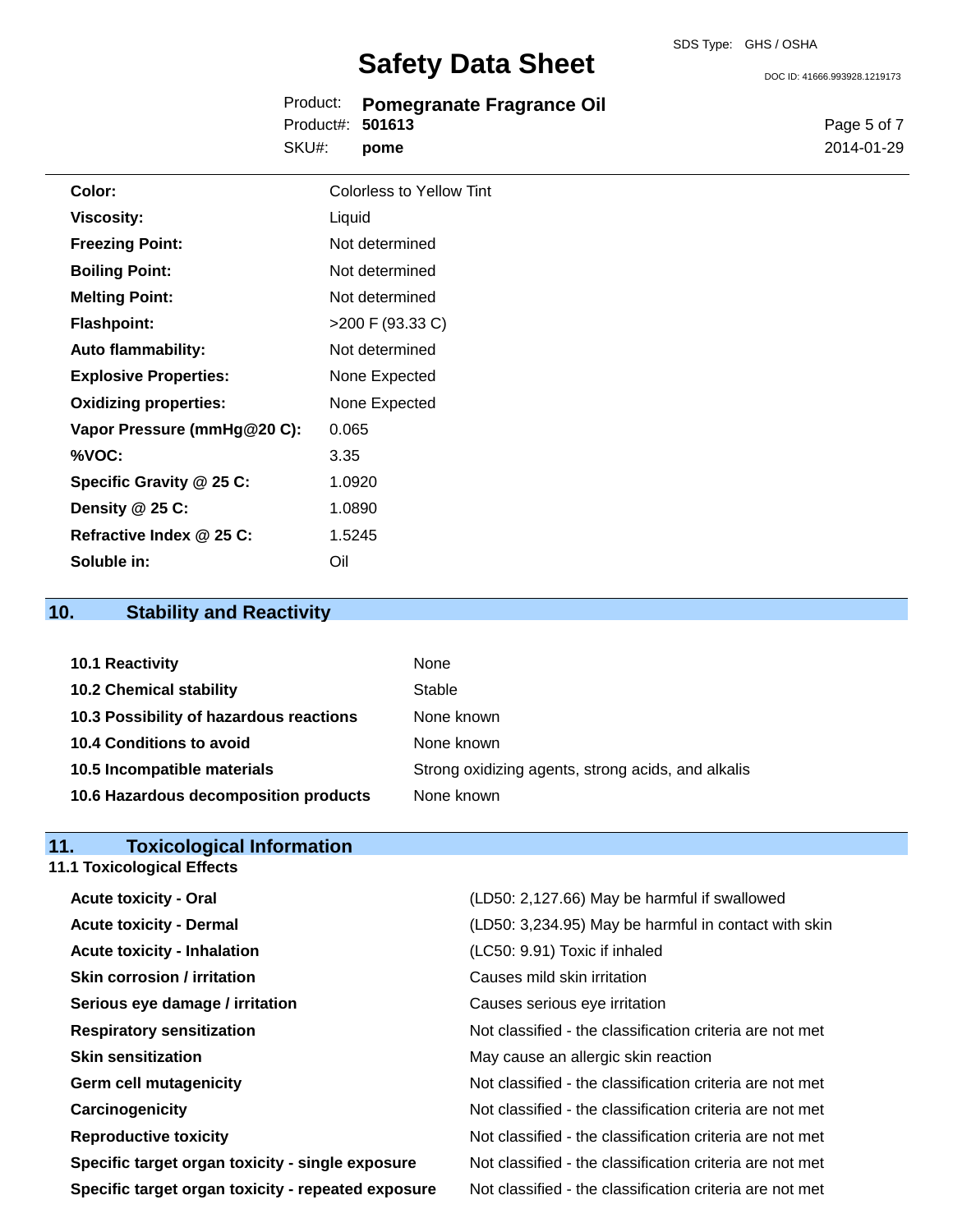DOC ID: 41666.993928.1219173

Page 6 of 7 2014-01-29

|                  | Product: Pomegranate Fragrance Oil |
|------------------|------------------------------------|
| Product#: 501613 |                                    |
|                  |                                    |

SKU#: **pome**

**Aspiration hazard Not classified - the classification criteria are not met** Not classified - the classification criteria are not met

#### **12. Ecological Information**

**12.1 Toxicity**

| <b>Acute acquatic toxicity</b>     |                                                 |
|------------------------------------|-------------------------------------------------|
| <b>Chronic acquatic toxicity</b>   | Toxic to aquatic life with long lasting effects |
| <b>Toxicity Data on soil</b>       | no data available                               |
| <b>Toxicity on other organisms</b> | no data available                               |
|                                    |                                                 |
| 12.2 Persistence and degradability | no data available                               |
| 12.3 Bioaccumulative potential     | no data available                               |
| 12.4 Mobility in soil              | no data available                               |
| 12.5 Other adverse effects         | no data available                               |

#### **13. Disposal Conditions**

#### **13.1 Waste treatment methods**

Do not allow product to reach sewage systems. Dispose of in accordance with all local and national regulations. Send to a licensed waste management company.The product should not be allowed to enter drains, water courses or the soil. Do not contaminate ponds, waterways or ditches with chemical or used container.

#### **14. Transport Information**

| <b>Regulator</b>                                                        |            | <b>Class</b> | <b>Pack Group</b>                   | <b>Sub Risk</b> | UN-nr.        |
|-------------------------------------------------------------------------|------------|--------------|-------------------------------------|-----------------|---------------|
| U.S. DOT (Non-Bulk)                                                     |            |              | Not Regulated - Not Dangerous Goods |                 |               |
| <b>Chemicals NOI</b>                                                    |            |              |                                     |                 |               |
| <b>ADR/RID (International Road/Rail)</b>                                |            |              |                                     |                 |               |
| <b>Environmentally Hazardous</b><br>Liquid, n.o.s.                      | Substance. | 9            | Ш                                   |                 | <b>UN3082</b> |
| <b>IATA (Air Cargo)</b>                                                 |            |              |                                     |                 |               |
| <b>Environmentally Hazardous</b><br>Liquid, n.o.s.<br><b>IMDG (Sea)</b> | Substance. | 9            | $\mathbf{III}$                      |                 | <b>UN3082</b> |
| <b>Environmentally Hazardous</b><br>Liquid, n.o.s.                      | Substance. | 9            | Ш                                   |                 | <b>UN3082</b> |

### **15. Regulatory Information**

#### **U.S. Federal Regulations:**

**TSCA (Toxic Substance Control Act):** All components of the substance/mixture are listed or exempt

**40 CFR(EPCRA, SARA, CERCLA and CAA)** This product contains the following components:

84-66-2 201-550-6 40 - 50 % Diethyl phthalate

**U.S. State Regulations:**